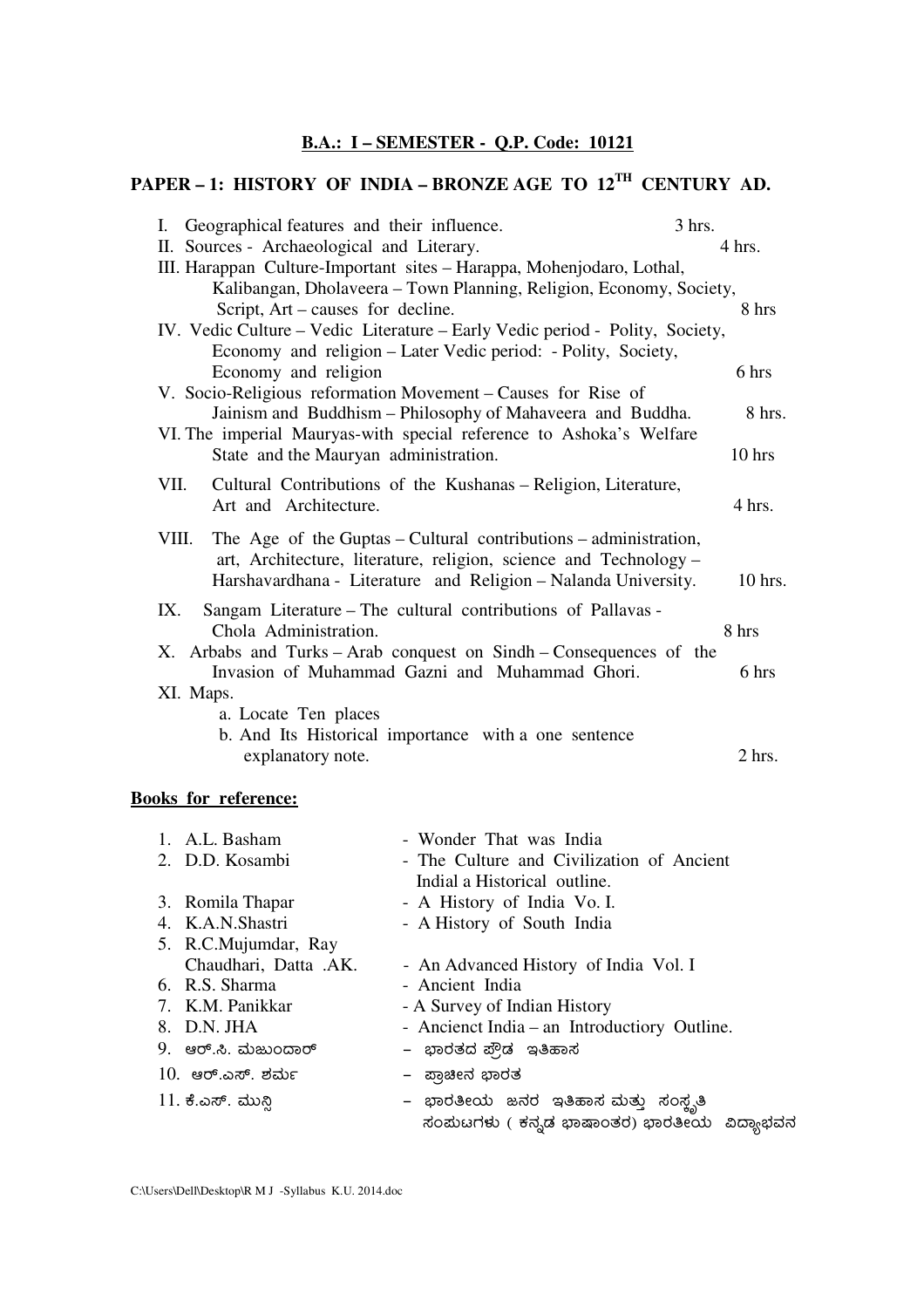## **B.A.: II – SEMESTER - Q.P. Code: 10221**

# **PAPER – 2: HISTORY OF INDIA – FROM 13TH CENTURY AD TO 1761 AD.**

| I. The Delhi Sultanate - Alauddin Khilji and his domestic Policy - Mohammed |           |
|-----------------------------------------------------------------------------|-----------|
| -bin-Tugaluk and his administrative experiments.                            | $3$ hrs.  |
|                                                                             |           |
| II. Contribution of the Delhi Sultanate, Art, Architecure and Literature,   | $10$ hrs. |
|                                                                             |           |
| III. Socio-religious movement: Kabir and Nanak – Sufism.                    | $5$ hrs.  |
|                                                                             |           |
| IV. The Mughal Dynasty – Babur and the establishment of the Mughal empire – |           |
| Shershaha and his administration - Akbar: - Rajput and religious policy,    |           |
| Aurangazeb:- Decan and religious Policy - Mughal administration, Revenue    |           |
| System, Mansabdari system, Socio – Economic condition, development of Art,  |           |
| Architecture and Literature.                                                | 30 hrs.   |

V. The Marathas – Shivaji and his administration - the Third battle of Panipat 1761. 8 hrs.

#### VI. Map Questions:

a. Locate Ten places and the historical importance with a one sentence Explanatory note. 2 hrs Explanatory note.

#### **Books for references:**

| Mohamed Habib<br>$1_{-}$ | Polity and Society in Early Medieval India    |
|--------------------------|-----------------------------------------------|
| 2. S.R.Sharma            | Cresent in Indai                              |
| 3. S.R. Sharma           | Moghul in India                               |
| 4. K.A. Nizami           | 1. Some Aspects of Religion and Politics in   |
|                          | India in the $13th$ C.                        |
|                          | 2. On History & Historians of Medieval India. |
| 5. Nilkanta Shastri      | A History of South India                      |
| 6. J.N.Sarkar            | 1. Shivaji & His Times                        |
|                          | 2. House of Shivaji                           |
| 7. Sardesai              | New History of Marathas                       |
| 8. K.M.Ashraf            | Life and Conditions of the People of          |
|                          | Hindustan                                     |
| 9. W.H.Morelend          | 1. Agrarian System of Mughals in India.       |
|                          | 2. Form Akbar to Aurangazeb.                  |
|                          | 3. Indian at the Death of Akbar.              |
| 10. Tapan Raychoudhuri   |                                               |
| Irfan Habib              | Cambridge Economic History of India Vol. I    |
| P.S.Daren,<br>11.        | Studies in Medieval Indian History            |
| Irfan Habib<br>12.       | Agrarian System in Mughal India               |
| 13. P. Nigam             | Nobility under the Sultans of Delhi.          |
| 14. Irfan Habib          | Atlas of the Mughal Empire.                   |
| 15. Satish Chandra       | Essays In Medieval Indian Economic            |
|                          | History.                                      |
|                          |                                               |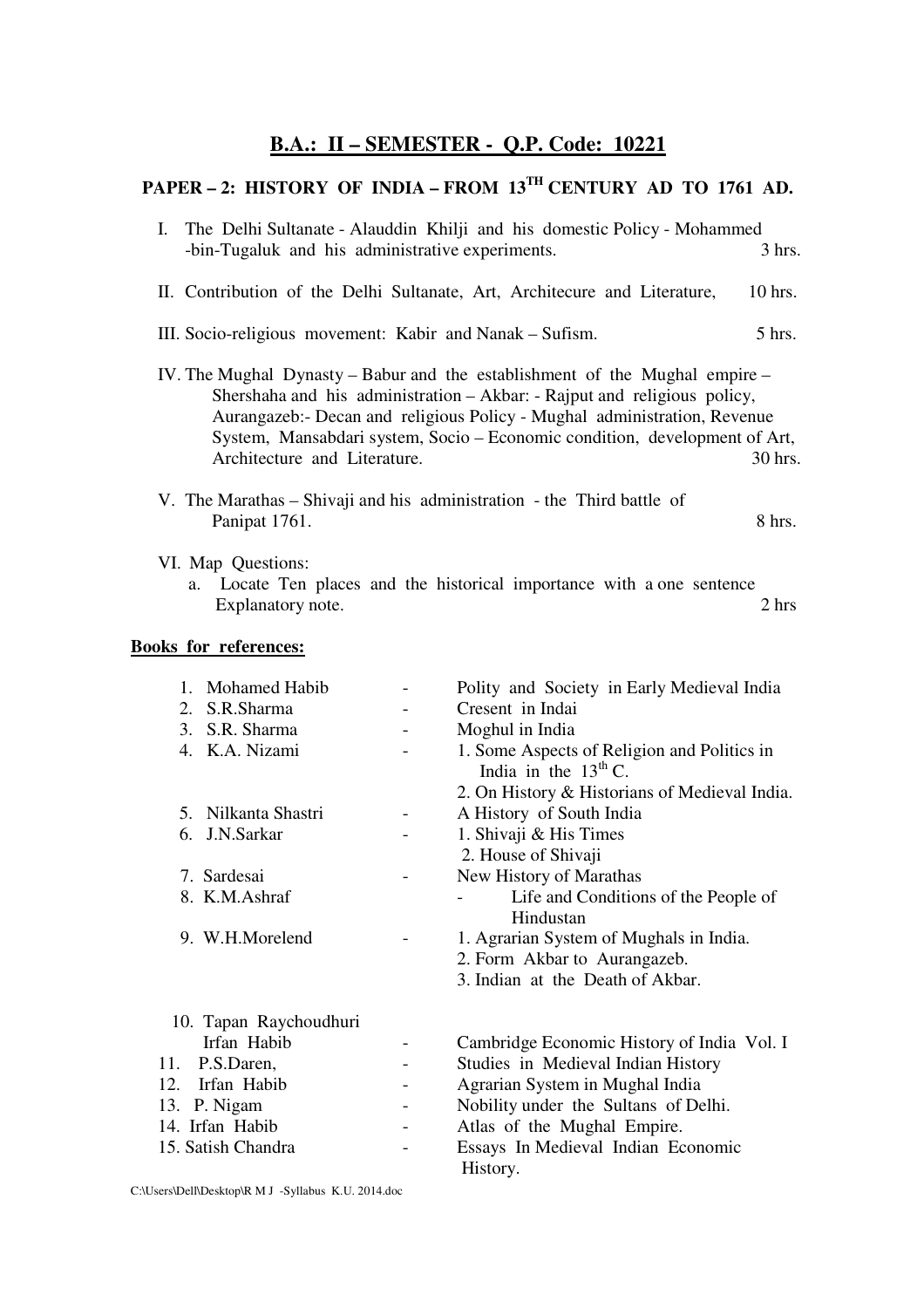# **B.A.: III – SEMESTER - Q.P. Code: 10321**

### **PAPER – 3: HISTORY OF MODERN INDIA – PART – I - 1761 TO 1885 A.D.**

|       | I. The Advent of Europeans – the Portuguese, the French<br>and the English.                                                                                                                 | 10 hrs.  |
|-------|---------------------------------------------------------------------------------------------------------------------------------------------------------------------------------------------|----------|
|       | II. Expansion of British Empire - Battle of Plassy - Buxar and<br>Subsidiary Alliance.                                                                                                      | $6$ hrs. |
|       | III. Land revenue settlement, - Zamindari System-Ryotwari system<br>Merits and demerits.                                                                                                    | 6 hrs    |
|       | IV. Resistance to colonal Rule - Causes – Santalas and Mundas. -<br>Revolt of $1857 - \text{Cause}, \text{Course}$ and effects $-1858$                                                      |          |
|       | Queen's proclamation.                                                                                                                                                                       | 7 hrs    |
|       | V. Growth fo Education – Introduction of English Education - Debate<br>On Education under William Bentinck, H.H. Wilson and Lord<br>Macaulary – Woods Dispatch of 1854 - Hunter commission. | $10$ hrs |
|       | VI. The Acts under British rule – Regulating Act of 1773, Pitts India<br>Act Of 1784,                                                                                                       | 7 hrs    |
| VII.  | Socio Religious Reform Movements - Bramha Samaj - Arya Samaj -<br>Ramakrishna Mission, - Jyothiba Phule and Narayanaguru.                                                                   | 10 hrs   |
| VIII. | Maps.<br>a. Locate Ten places and the historical importances with a one<br>sentence explanatory note.                                                                                       | $2$ hrs. |
|       | <b>Books for reference:</b>                                                                                                                                                                 |          |

| 1. Percival Spear | - 1. History of India Vol II                                                   |
|-------------------|--------------------------------------------------------------------------------|
| 2. P.E.Roberts    | 2. The oxford History of Modern India 1740-1977<br>- History of British India. |
| 3. Tarachand      | - History of Freedom Movement                                                  |
| 4. R.C.Muzamdar   | - History of Freedom Movement III Vol.                                         |
| 5. R.Palme Dutt   | - India Today                                                                  |
| 6. S. Gopal       | - British Rule in India                                                        |
| 7. Sumit Sarkar   | - Modern India                                                                 |
| 8. C.M. Philips   | - Evolution of India & Pakistan.                                               |
| 9. Dharmakumar    | - Cambridge economic History of India Vol II                                   |
| 10. A.R. Desai    | - Social Background to Indian Nationalism                                      |
| 11. Bipan Chandra | - 1. Economic Nationalism in India                                             |
|                   | 2. Colonialism & Nationalism in India                                          |
|                   | 3. Communialism in Modern India.                                               |
| 12. Anil Seal     | - Growth of Economic Nationalism in India                                      |
|                   |                                                                                |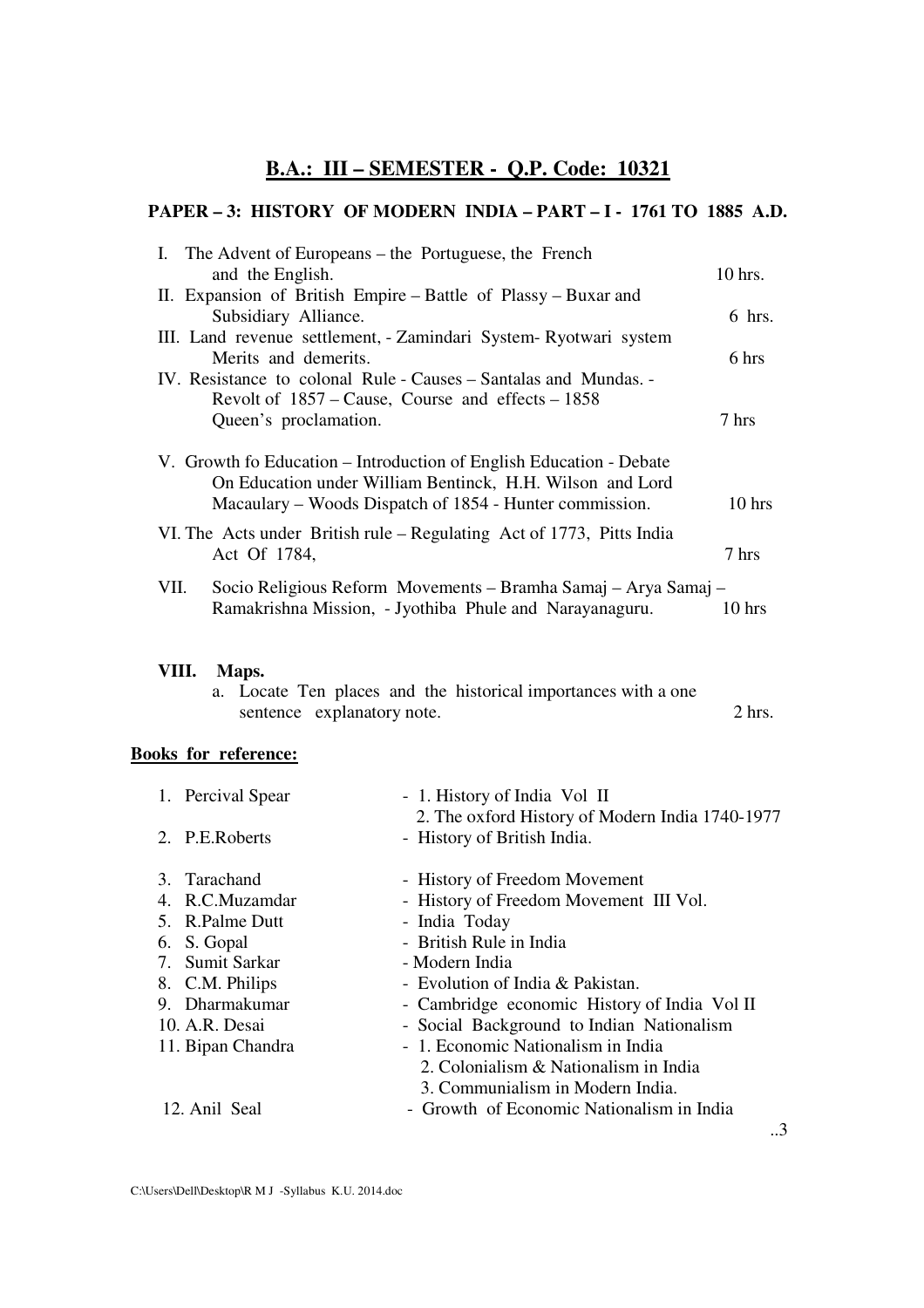# **B.A.: IV – SEMESTER - Q.P. Code: 10421**

### **PAPER – 4: HISTORY OF MODERN INDIA – PART – II - 1885 TO 1980 A.D.**

|       | I. Factors responsible for the rise of Nationalism in India.                                                                               | 4 hrs.           |
|-------|--------------------------------------------------------------------------------------------------------------------------------------------|------------------|
|       | II. National Movement – Indian National Congress – Objectives:                                                                             |                  |
|       | Moderates – Radicals, Their Policy and Programme.                                                                                          | 8 hrs.           |
|       | III. Gandhian Era – Gandhian Methods – Non Co-operation Movement -                                                                         |                  |
|       | Gandhi – Irven Pact – Round table Conferences - Communal Award –                                                                           |                  |
|       | Poona pact – Cripps Proposals - Quit India Movement – Nethaji & INA                                                                        |                  |
|       | - Cabinet Mission - Independence Act - Partition of India                                                                                  | $14 \text{ hrs}$ |
|       |                                                                                                                                            |                  |
|       | IV. Development of Education in India – The University Act of 1904 -<br>The Radhakrishna Commission, Kothari Commission, creation of U G C |                  |
|       |                                                                                                                                            | 6 hrs.           |
|       | and Rajiv Gandhi's Education Policy.                                                                                                       |                  |
|       | V. Ambedkar as a reformist, as an Architect of Indian Constitution.                                                                        | 6 hrs            |
|       | VI. Nehru – Foreign Policy.                                                                                                                | 6 hrs            |
|       |                                                                                                                                            |                  |
| VII.  | Political Shift: thoughts of Lohia and Jayaprakash Narayan -                                                                               |                  |
|       | Emergency.                                                                                                                                 | $10$ hrs         |
| VIII. | Maps:                                                                                                                                      |                  |
|       | a. Locate Ten places and the historical importance with a one                                                                              |                  |
|       | Sentence explanatory note.                                                                                                                 | $2$ hrs.         |
|       |                                                                                                                                            |                  |

## **Books for reference:**

| 1. Percival Spear | - 1. History of India Vol II                    |  |
|-------------------|-------------------------------------------------|--|
|                   | 2. The oxford History of Modern India 1740-1977 |  |
| 2. P.E.Roberts    | - History of British India.                     |  |
|                   |                                                 |  |
| 3. Tarachand      | - History of Freedom Movement                   |  |
| 4. R.C.Muzamdar   | - History of Freedom Movement III Vol.          |  |
| 5. R.Palme Dutt   | - India Today                                   |  |
| 6. S. Gopal       | - British Rule in India                         |  |
| 7. Sumit Sarkar   | - Modern India                                  |  |
| 8. C.M. Philips   | - Evolution of India & Pakistan.                |  |
| 9. Dharmakumar    | - Cambridge economic History of India Vol II    |  |
| 10. A.R. Desai    | - Social Background to Indian Nationalism       |  |
| 11. Bipan Chandra | - 1. Economic Nationalism in India              |  |
|                   | 2. Colonialism & Nationalism in India           |  |
|                   | 3. Communialism in Modern India.                |  |
|                   | 4. History of Independent in India              |  |
| 12. Anil Seal     | - Growth of Economic Nationalism in India       |  |
|                   |                                                 |  |
|                   |                                                 |  |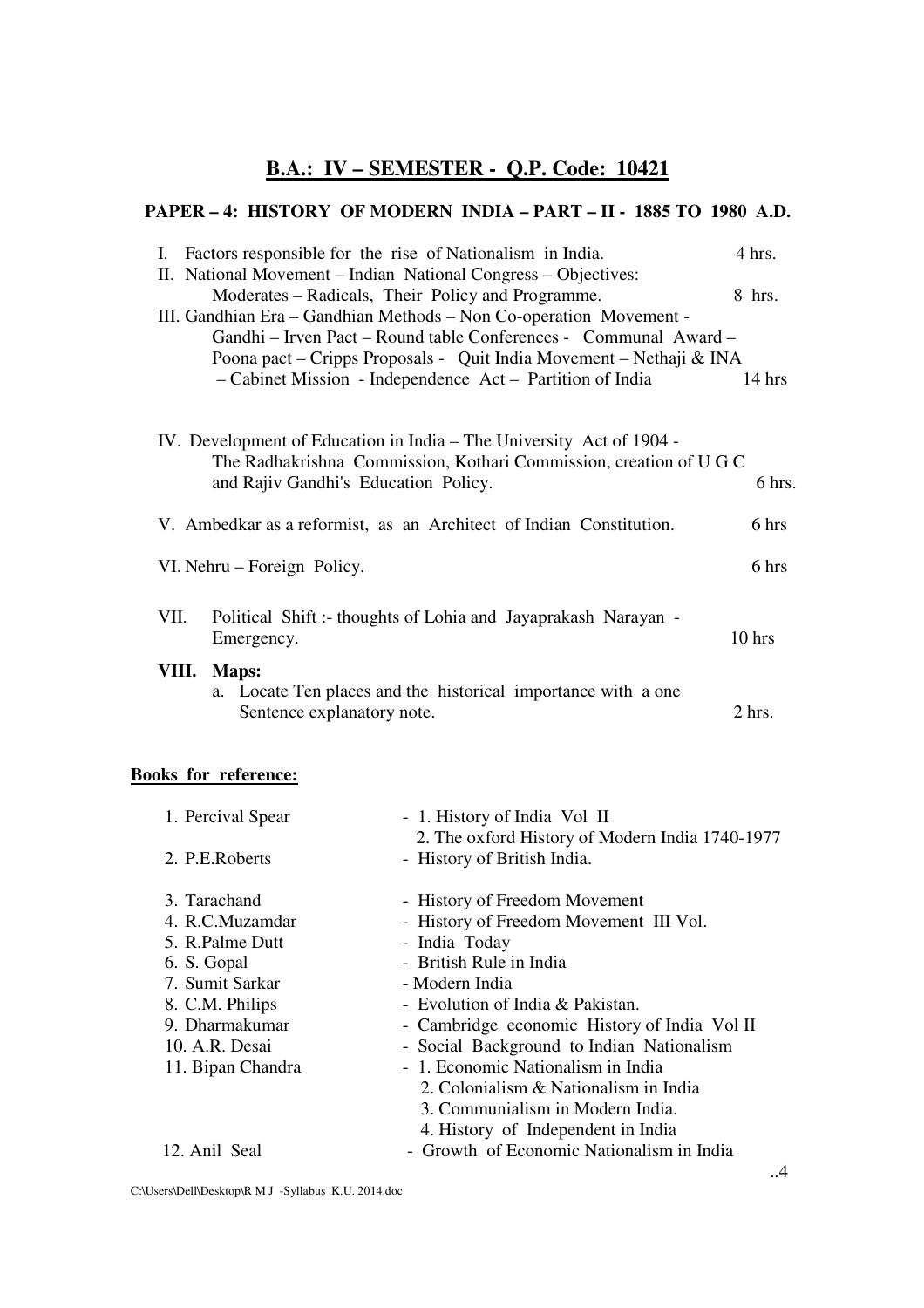# **B.A.: V – SEMESTER - Q.P. Code: 10521**

#### **PAPER – 5: HISTORY OF MODERN EUROPE FROM 1789 – 2000 A D**

| I. French Revolution – Causes – National Assembly – Reign of terror -<br>effects – reforms of Nepoleon Bonaparte | $10$ hrs |
|------------------------------------------------------------------------------------------------------------------|----------|
| II. Rise of Nationalism                                                                                          |          |
| a. Congress of Vienna - 1815                                                                                     |          |
| b. Unification of Italy                                                                                          |          |
| c. Unification of Germany                                                                                        | $16$ hrs |
| III. First World War – Causes - Courses – Results                                                                | 8 hrs    |
| IV. Russian revolution of 1917 – Causes – Courses – Results                                                      | $6$ hrs. |
|                                                                                                                  |          |
|                                                                                                                  |          |
| V. Second World War - Causes - Courses - Results                                                                 | 6 hrs.   |
| VI. U N O – Objectives – Achievements – Limitations                                                              | 6 hrs    |
| Cold War and Disintegrations of USSR – Formation of<br>VII.<br>European Union                                    | 6 hrs    |
| VIII.<br>Map:<br>a. Locate Ten places and the historical importance with a one<br>Sentence explanatory note.     | $2$ hrs. |

## **Books for reference:**

| - Western Civilization: Its History $&$ Cullture |
|--------------------------------------------------|
|                                                  |
|                                                  |
|                                                  |
|                                                  |
| 2. The Struggle for Mastery over Europe          |
|                                                  |
|                                                  |
|                                                  |
|                                                  |
| - Europe in the $19th$ and $20th$ Centuries.     |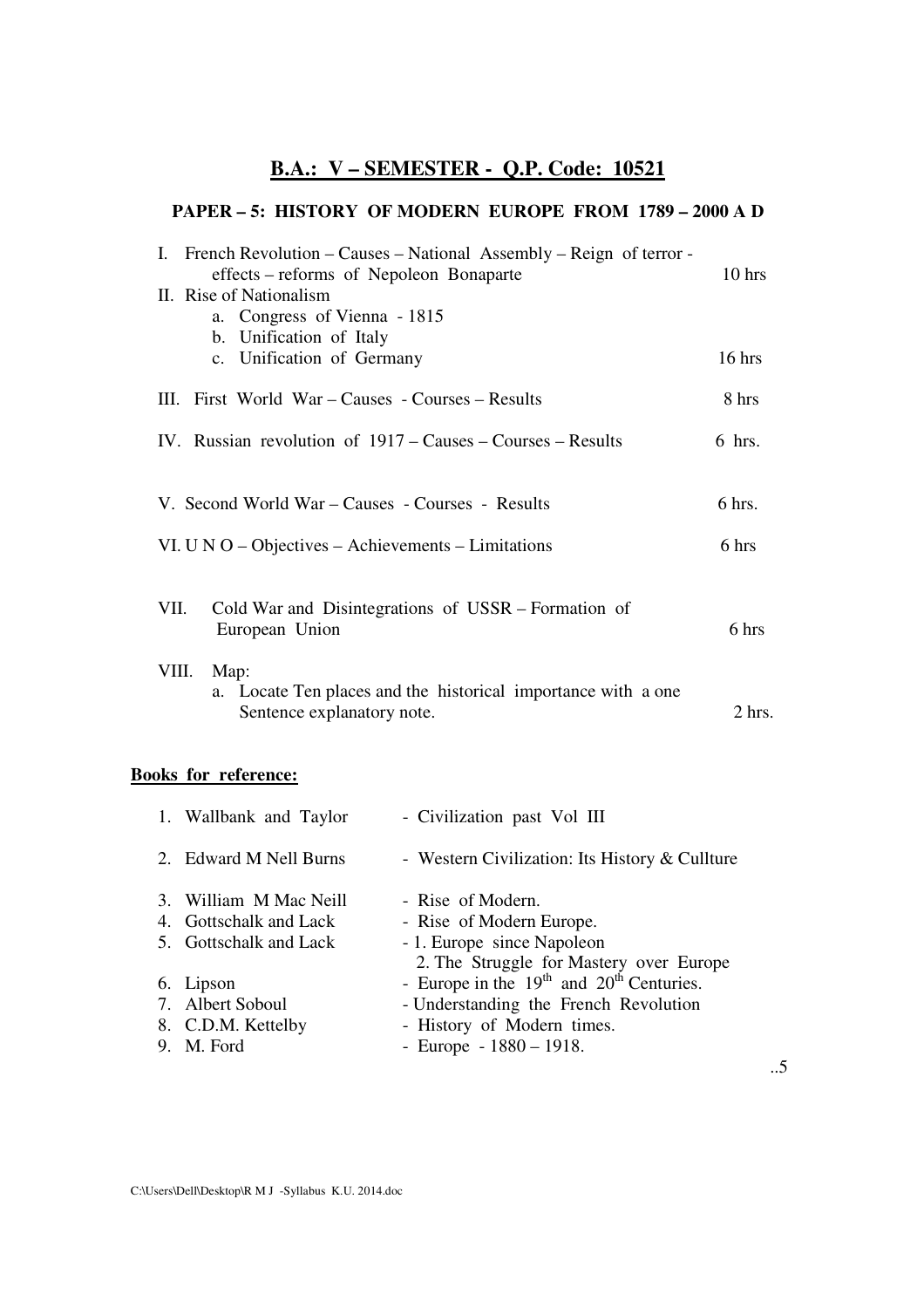# **B.A.: V – SEMESTER - Q.P. Code: 10522**

| PAPER - 6: HISTORY OF KARNATAKA FROM EARLIEST PERIOD UP TO 1750                                                                                                                                                                                                                                                                                            |           |  |  |  |
|------------------------------------------------------------------------------------------------------------------------------------------------------------------------------------------------------------------------------------------------------------------------------------------------------------------------------------------------------------|-----------|--|--|--|
| Sources – Geographical Features<br>$\mathbf{I}$ .                                                                                                                                                                                                                                                                                                          | 4 hrs     |  |  |  |
| II. Pre History of Karnataka – Paleolithic, Mesolithic, Neolithic,<br>Megalithic period.                                                                                                                                                                                                                                                                   | 5 hrs     |  |  |  |
| III. Kadambas of Banavasi – Life & Achievements of Mayura Varma -<br>- Badami Chaylukyas - Life & Achievements of Pulikeshi II - Cultural<br>Contribution Art Architecture and literature - Rastrakutas -<br>Life & Achievements of Amoghavarsha - Administration Art<br>Architecture and literature -                                                     | 12 hrs    |  |  |  |
| IV. Chalukyas of Kalyana Life and achievements of Vikramadithya VI-<br>The Hoysalas – Life and achievements of Vishnuvardhana - Art and<br>Architecture and literature.                                                                                                                                                                                    | $10$ hrs. |  |  |  |
| V. Vijayanagara Empire – Life and Achievements of Krishna Devaraya –<br>Battle of 1565 - Administration Art and Architecture, Literature,<br>Religion, Trade and Commerce.                                                                                                                                                                                 | 10 hrs    |  |  |  |
| VI. Bahamanis - Muhamad Gawan's achievements - Adil Shahi's -<br>Contribution to culture – Arts and Architecture - and Literature.                                                                                                                                                                                                                         | 6 hrs     |  |  |  |
| VII.<br>The Nayakas: Keladi Nayakas – Shivappa Nayaka, Military Achievements and<br>Land Revenue system - Madakari Nayaka V and is political<br>achievements.                                                                                                                                                                                              | 6 hrs.    |  |  |  |
| VIII. Maps:<br>a. Locate Ten places and the historical importance with a one<br>Sentence explanatory note.                                                                                                                                                                                                                                                 | 2 hrs.    |  |  |  |
| <b>Books for reference:</b>                                                                                                                                                                                                                                                                                                                                |           |  |  |  |
| 1. P.B. Desai<br>- History of Karnataka<br>- History of South India.<br>2. K.A. Nilakanta Shatry<br>3. Yazadani<br>- Early History of the Decan.<br>4. R.R. Divakar<br>- Karnataka through the Ages.<br>- Rastrakuta's and their Times.<br>5.<br>Altekar<br><b>B.Shek Ali</b><br>- History of the Western Ganga's of Talakadu.<br>6.<br>7. Ramakrishna and |           |  |  |  |

- Srinivasa Murthy.  **History of Karnataka**. 8. ಕರ್ನಾಟಕ ಚರಿತ್ರೆ ಸಂಮಟಗಳು – ಕನ್ನಡ ವಿಶ್ವವಿದ್ಯಾನಿಲಯ, ಹಂಪಿ. 9. ರಂಗಸ್ವಾಮ್ಯ ಮತ್ತು ಶೇಕ್ ಆಅ – ದಕ್ಷಿಣ ಭಾರತದ ಇತಿಹಾಸ
- 10. ಮೈ.ಸೂರು ವಿಶ್ವವಿದ್ಯಾನಿಲಯ . ಇತಿಹಾಸ & ಪ್ರಾಕ್ತನ ಶಾಸ್ತ್ರ. ವಿಶ್ವಕೋಶ.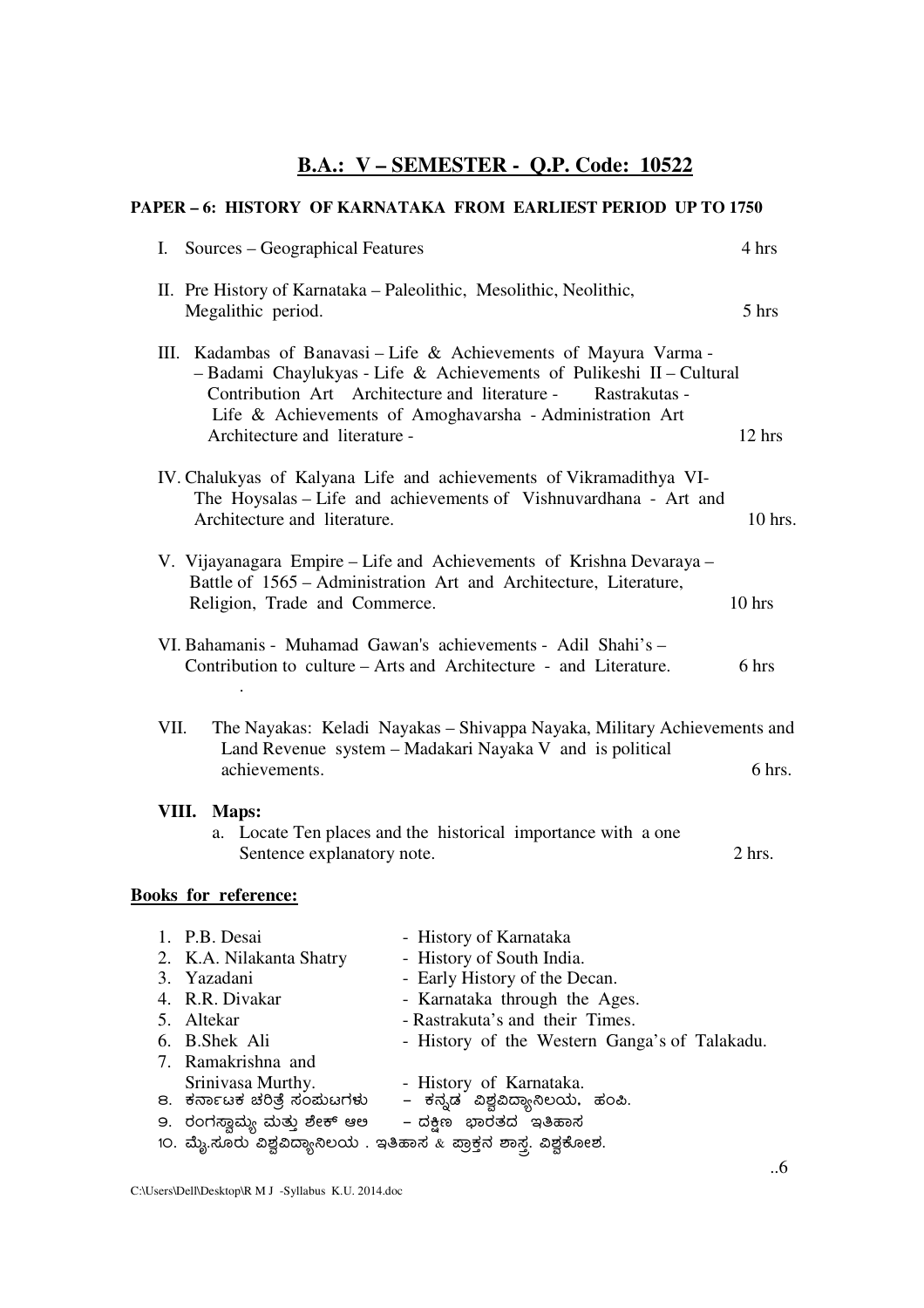#### **B.A.: VI – SEMESTER - Q.P. Code: 10621 PAPER – 7: HISTORY OF KARNATAK FROM 1750 AD – 1985 AD**

| I. Rise of Hyder Ali and Tippu Sultan - Anglo - Mysore Wars -<br>Administration of Tippu Sultan.                                                                                                                                                                                                     |                                                                                                                                                                                                                                                   | 8 hrs             |
|------------------------------------------------------------------------------------------------------------------------------------------------------------------------------------------------------------------------------------------------------------------------------------------------------|---------------------------------------------------------------------------------------------------------------------------------------------------------------------------------------------------------------------------------------------------|-------------------|
| II. The Wodeyars - Krishnaraja Wodeyar III, Divan Poornaiah -<br>Nagara revolt of 1831.                                                                                                                                                                                                              |                                                                                                                                                                                                                                                   | 8 hrs             |
| III. Commissioner's rule $(1831 - 1881)$ – Mark Cubbon and L.B. bowring                                                                                                                                                                                                                              |                                                                                                                                                                                                                                                   | 6 hrs             |
| IV. Rendition – Mysore under Divans – Rangacharlu -<br>Sheshadri Iyer - Sir, M. Vishveshwaraya - Mirza Ismail.                                                                                                                                                                                       |                                                                                                                                                                                                                                                   | 6 hrs             |
| V. Gandhi & National Movemnt in Karnataka: Non co-operation<br>Movement - Vidhurashwatha sathyagraha, Shivapura Flag<br>Movement, Isur Tragedy                                                                                                                                                       |                                                                                                                                                                                                                                                   | 4 hrs             |
| VI. Backward class and depressed Class Movements - Prajamitra Mandali-<br>Miller Commission L.G. Hawanoor Commission.                                                                                                                                                                                |                                                                                                                                                                                                                                                   | 6 hrs.            |
| VII.<br>The Unification of Karnataka                                                                                                                                                                                                                                                                 |                                                                                                                                                                                                                                                   | 6 hrs             |
| VIII. Peasant Movement: Kagodu Satyagraha - Land reforms Acts<br>of 1962 and 1974 – Karnataka Rajya Raita Sangaha.                                                                                                                                                                                   |                                                                                                                                                                                                                                                   | 8 hrs.            |
| IX. Maps:<br>а.<br>Sentence explanatory note.                                                                                                                                                                                                                                                        | Locate Ten places and the historical importance with a one                                                                                                                                                                                        | $2$ hrs.          |
| <b>Books for reference:</b>                                                                                                                                                                                                                                                                          |                                                                                                                                                                                                                                                   |                   |
| ಎಂ.ವಿ. ಕೃಷ್ಣರಾವ್,  ಎಂ> ಕೇಶವಭದ್<br>1.<br>2. ಆರ್.ಆರ್. ದಿವಾಕರ<br>3. ಪ್ರೋ: ಷೇಕ್ ಆಲ ( ಪ್ರ.ಸಂ)<br>4. ಓ. ವಿಜಯ ಮೂಣಚ್ಚ (ಸಂ)<br>5. ಆರ್.ಎಸ್. ಪಂಚಮುಖೆ<br>6. ಓ. ವಿಜಯ ಮೂಣಚ್ಚ (ಸಂ)<br>7.  ಎನ್. ಚಿನ್ನಸ್ವಾಮಿ ಸೋಸಲೆ<br>8.  ಪ್ರೊ: ಲಕ್ಷಣ ತೆಲಗಾವಿ<br>э. Basavaraja K.R.<br>10. Srinivasamurthy H.V. &<br>Ramakarishana R. | – ಕರ್ನಾಟಕ ದರ್ಶನ<br>– ಕರ್ನಾಟಕ ಪರಂಪರೆ.<br>– ಕರ್ನಾಟಕ ಚರಿತ್ರೆ ಸಂಮಟಗಳು.<br>– ಕನ್ನಡ ವಇಶ್ವಕೋಶ 4 ಚರಿತ್ರೆ<br>– ಕರ್ನಾಟಕ ಇತಿಹಾಸ<br>– ರೈತ ಚಳುವಳ<br>– ಗಡಿ ಚಳುವಳಗಳು<br>– ಹಿಂದುಳದ ಪರ್ಗ ಲಮತ್ತು ದಲತ ಚಳುವಳಗಳು.<br>- History of Karnataka<br>- History of Karnataka. |                   |
| 11. M.V. Krishna Rao Hallappa<br>12. P.B. Desai.                                                                                                                                                                                                                                                     | - History of freedom Movement in<br>Karnataka.                                                                                                                                                                                                    |                   |
|                                                                                                                                                                                                                                                                                                      | - History of Karnataka.                                                                                                                                                                                                                           | $\cdot$ . $\cdot$ |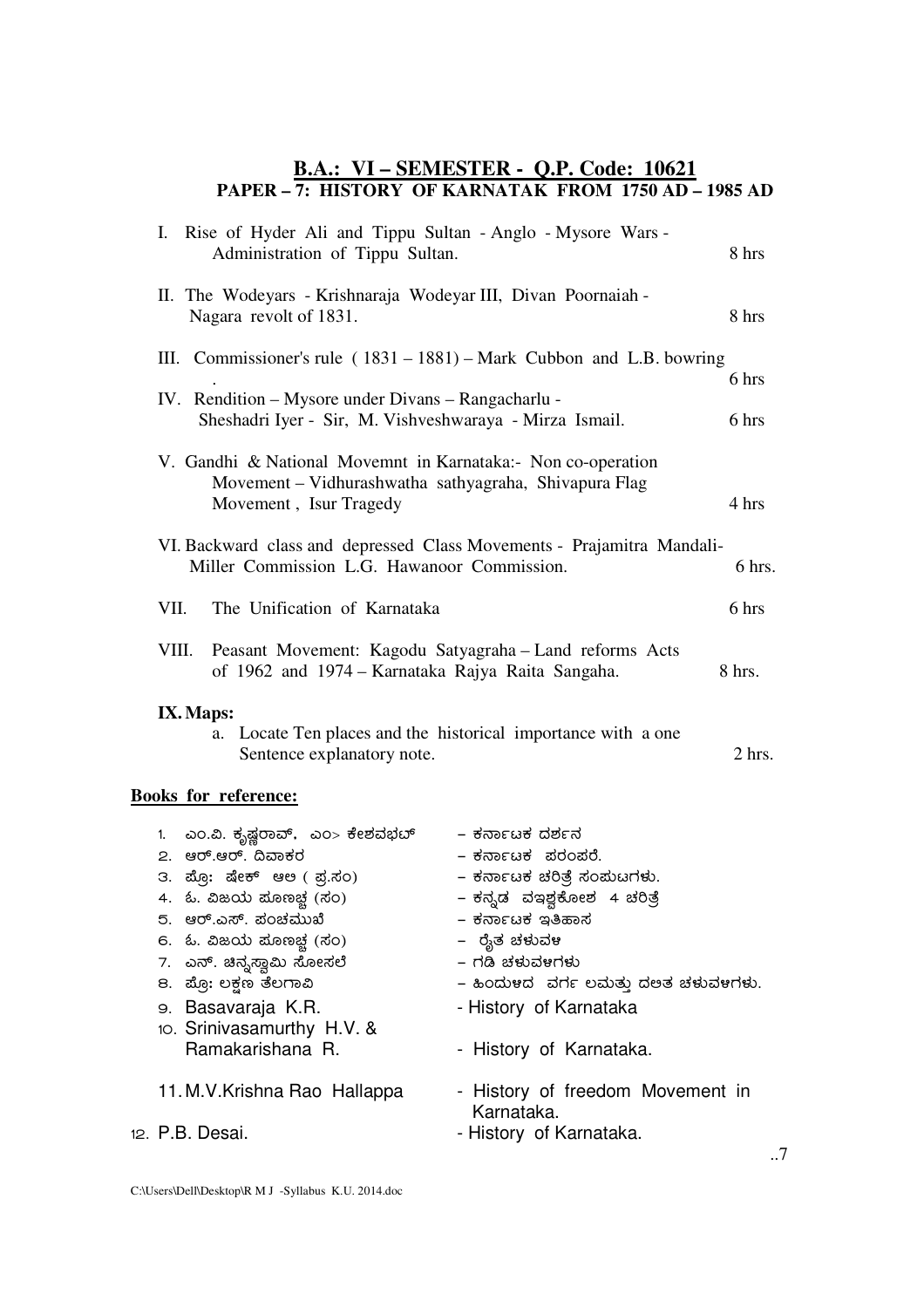# **B.A.: VI – SEMESTER - Q.P. Code: 10622**

| PAPER - 8: HISTORY OF MODERN ASIA FROM - 1900 TO 1985 AD |                                                                                  |                                                                            |                 |
|----------------------------------------------------------|----------------------------------------------------------------------------------|----------------------------------------------------------------------------|-----------------|
|                                                          | I. Introduction                                                                  |                                                                            |                 |
|                                                          |                                                                                  | What is Colonialism? Reasons for its growth in Asia.                       | 6 hrs           |
|                                                          | <b>II. FAR EAST ASIA</b>                                                         |                                                                            |                 |
|                                                          | $CHINA - Historical background - Boxer relation 1900 - The revolution$           |                                                                            |                 |
|                                                          |                                                                                  | of 1911 – Dr. Sun Yat – Sen and his Principles – Achievements of           |                 |
|                                                          |                                                                                  | Nationalist Government. 21 demands – The Period of reaction –              |                 |
|                                                          |                                                                                  | 1912 – 1918 – Yuan Shikai – Peoples Republic of China – Domestic           |                 |
|                                                          | and Foreign Policy of Maotse Tung.                                               |                                                                            | $20$ hrs        |
|                                                          | <b>JAPAN</b> : Emergence of Japan as a world power - Sino - Japanese Conflicts - |                                                                            |                 |
|                                                          |                                                                                  | Anglo Japanese Alliances - Russo - Japanese war - Washington conference -  |                 |
|                                                          |                                                                                  | Japan and World Wars - Reconstructon of Japan (SCAP) - Treaty of San -     |                 |
|                                                          | Francisco                                                                        |                                                                            | $18$ hrs        |
|                                                          | <b>III. WEST ASIA</b>                                                            |                                                                            |                 |
|                                                          |                                                                                  | A. <b>ARABIA</b> : National Movement – The rise of Soudi – The Wahabi      |                 |
|                                                          |                                                                                  | Movement - OPEC and Oil Diplomacy – USA and UK                             |                 |
|                                                          |                                                                                  | B. Iran - Reforms of Rezashah Pahlavi for Modernisation of Iran.           |                 |
|                                                          |                                                                                  | C. Muhamad – Mossadic and Nationalisation of Anglo Iran Oil company. 6 hrs |                 |
|                                                          |                                                                                  | IV. South Asian Association for Regional Co-operation (SAARC) - Aims and   |                 |
|                                                          | Objectives.                                                                      |                                                                            | $2 \text{ hrs}$ |
|                                                          | V. Maps:                                                                         |                                                                            |                 |
|                                                          |                                                                                  | a. Locate Ten place4s and its historical importance with a one             |                 |
|                                                          | Sentence explanatory note                                                        |                                                                            | 8 hrs           |
| <b>Books for reference:</b>                              |                                                                                  |                                                                            |                 |
|                                                          | 1. Allen R Malaysia                                                              | - Prospect And Retrospect: The Impact                                      |                 |
|                                                          |                                                                                  | And Aftermath kof Colonical Rule                                           |                 |
|                                                          | 2. Anil Seal                                                                     | - The Emergence of India Nationalism                                       |                 |
|                                                          | 3. Anthony D Smith                                                               | - State and Nation in the Third World.                                     |                 |
|                                                          | 4. Beasley WG                                                                    | - Modern Europe.                                                           |                 |
|                                                          | 5. Bipan Chandre                                                                 | - 1. The Rise and Growth of Econmic                                        |                 |
|                                                          |                                                                                  | Nationalism India.                                                         |                 |
|                                                          |                                                                                  | 2. Social Background of Indian Nationalism.                                |                 |
|                                                          | 6. Desai A.R.                                                                    | - Social Background of Indian Nationalism                                  |                 |
|                                                          | 7. Field House G K                                                               | - The colonial Empire                                                      |                 |
|                                                          | 8. Dobb Maurice                                                                  | - Students in the Development of Capitalism                                |                 |
|                                                          | 9. Girald. D                                                                     | - The struggle for Asia 1820 - 1914                                        |                 |
|                                                          | 10. Freorge Mc Tumankebin                                                        | - Nationalism & Revlolution in Indonesia                                   |                 |
|                                                          |                                                                                  | Colonialism an Introduction 1870 - 1945.                                   |                 |
|                                                          | 11. Hall DGE                                                                     | - A History of South Asia                                                  |                 |
|                                                          | 12. Hoang Van Hi                                                                 | - From Colonialism to Communism: A Case                                    |                 |
|                                                          |                                                                                  | Study of North Vietnam.                                                    |                 |
|                                                          | 13. Jeffery Robin                                                                | - Asia: The Winning of Independence                                        |                 |
|                                                          | 14. Kem. T                                                                       | - Theories of Imperialism                                                  |                 |
|                                                          | 15. Mourice Meisuer                                                              | - Maos China                                                               |                 |
|                                                          | 16. Panikkar K M                                                                 | - Asia and the Western Dominance.                                          |                 |
|                                                          | 17. Show Edger                                                                   | - Red Star over China                                                      |                 |
|                                                          | 18. ಕೆ.ಎಸ್. ಶಿವೆಣ್ಣ                                                              | – ಆಧುನಿಕ ಏಷ್ಯಾ                                                             |                 |

C:\Users\Dell\Desktop\R M J -Syllabus K.U. 2014.doc